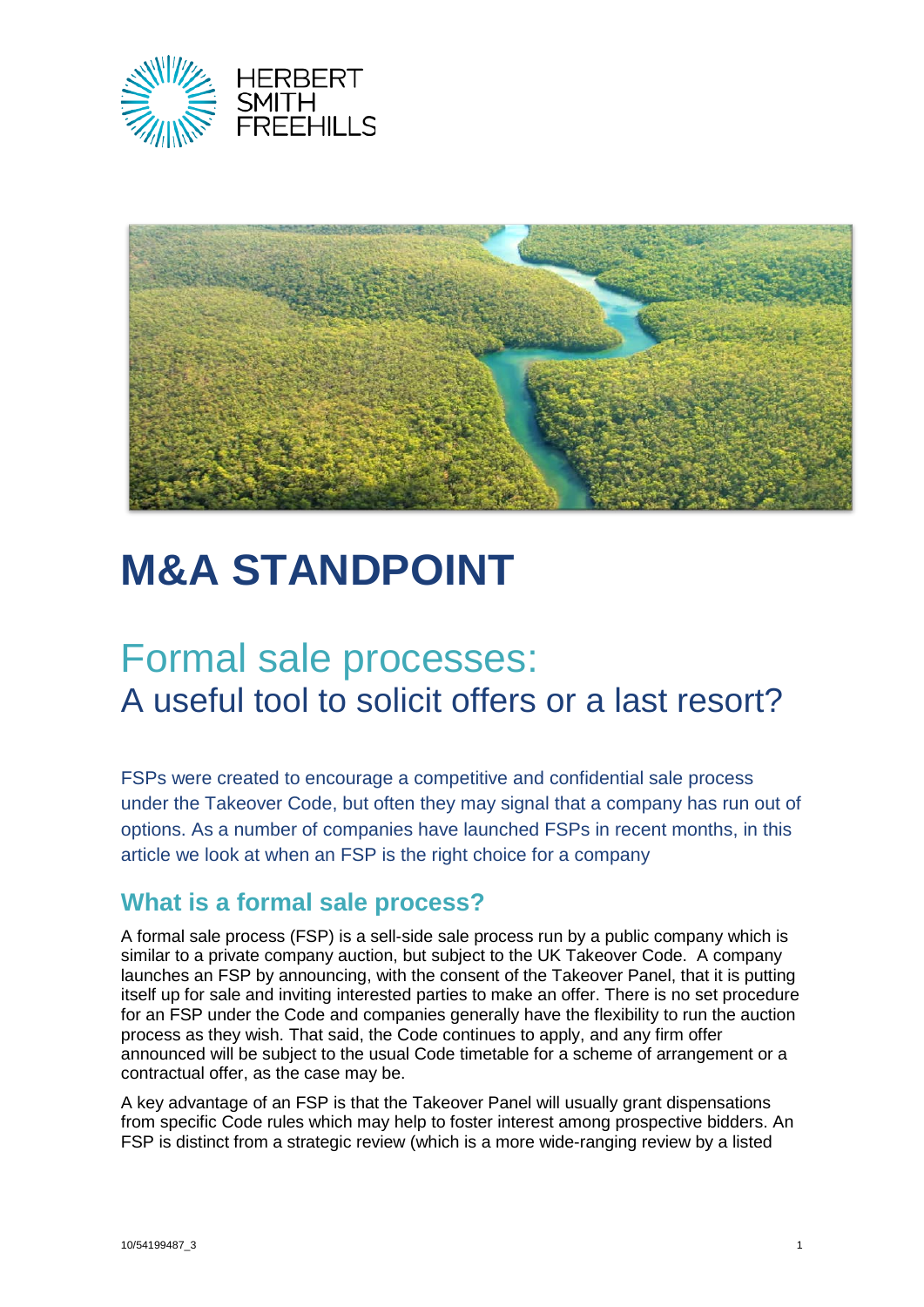

company of its business looking at multiple strategic options and outcomes, one of which could be a takeover), although it is possible for a strategic review to incorporate a formal sale process.

Since the concept of an FSP was introduced in September 2011, over 85 FSPs have been launched. To date, they have often been undertaken by companies either in financial distress or which have reached the limits of their ability to operate independently, often because it would require significant capital to develop to the next stage (examples include companies in the oil and gas sectors). This has meant that FSPs can be perceived by investors or the wider market as a sign of failure or surrender. There has however been a recent trend of companies using FSPs to run a competitive process where they have received multiple expressions of interest, demonstrating the wider potential of the process.

# **Code dispensations on an FSP**

The key advantage of an FSP is that a target can seek dispensations from the following Code rules:

- the requirement to identify publicly all bidders who approach a target about a possible offer;
- the automatic put-up-or-shut-up (PUSU) 28 day deadline by which a potential bidder must, once it has been publicly identified, either (i) announce a fully financed offer or (ii) announce that it does not intend to make a bid, in which case it will be restricted by Rule 2.8 of the Code from announcing an offer within six months; and
- the prohibition on a target company agreeing a break fee (and, in exceptional circumstances, other offer-related arrangements) with a potential bidder.

These dispensations are not automatic and so the Panel must be consulted when the dispensations are sought. Would-be bidders should also be aware that dispensations will only apply for as long as they participate in the FSP process and are not available to prospective bidders who withdraw from the FSP or launch an offer outside the process.

# **Launching an FSP**

An FSP is launched by the target making an announcement. The launch announcement must include certain specific information (see the adjacent box) and the Takeover Panel must be consulted, and their consent sought, before an FSP is announced.

The target will require potential bidders to enter into specific arrangements as a condition to participation in the FSP, such as a non-disclosure agreement (NDA) which will often include a standstill provision preventing the acquisition of

#### **FSP launch announcement: contents requirements**

- the phrase "formal sale process" in the heading
- an explanation of how the FSP will be conducted
- details of which documents an interested party must enter into as a condition of participation
- an indicative timeline (or a commitment to announce a timeline)
- confirmation of whether the target has received an approach or is in discussions with a potential bidder at the date of the announcement

target shares. The target can enter into different arrangements with different prospective bidders.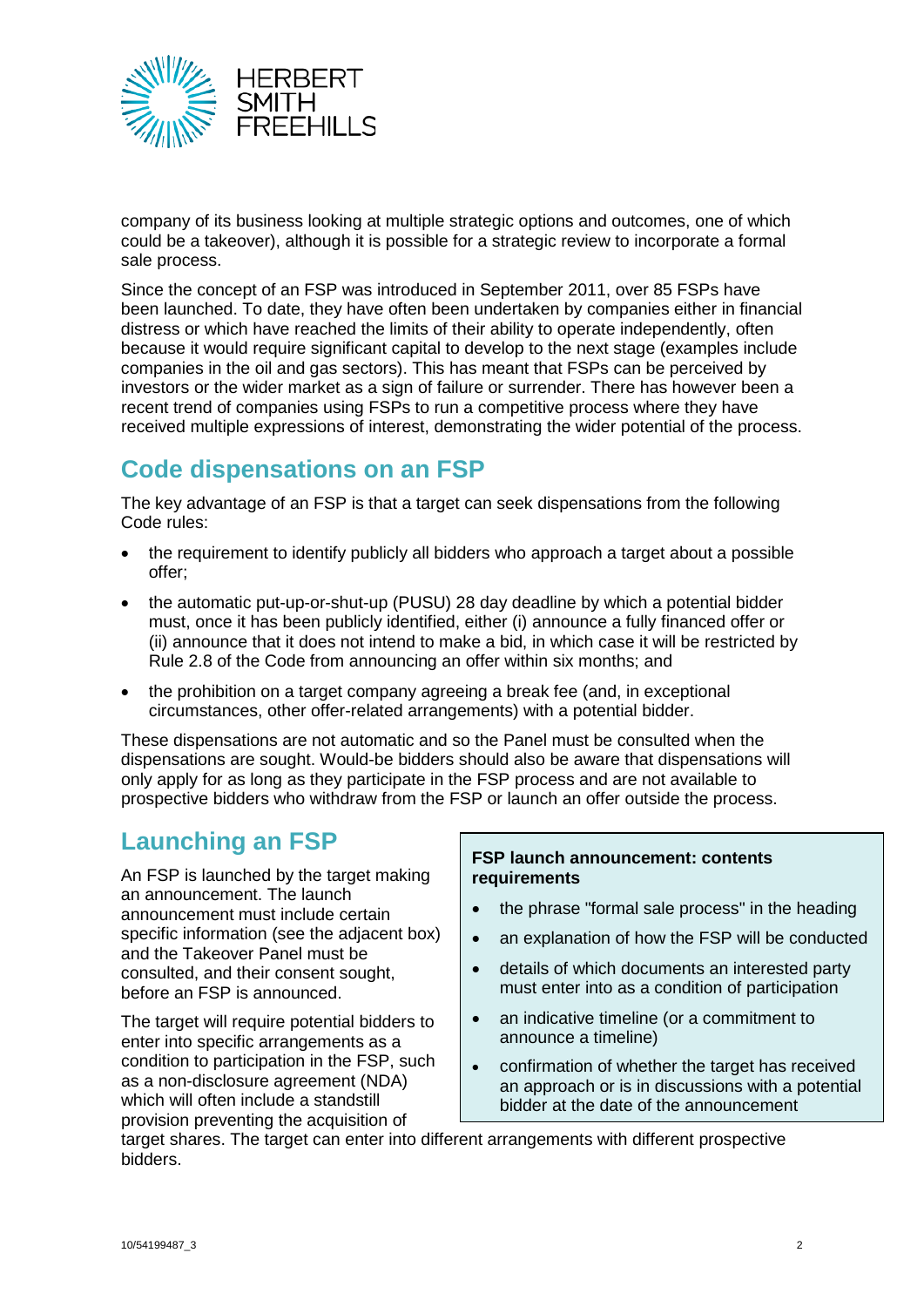

# **Process following launch of an FSP**

There is no prescribed timeline or process for an FSP. Two particular points to note are:

#### **Offer period**

From launch, the target is in an offer period until it announces that the FSP has terminated or an offer completes. Shareholders will therefore be subject to Code dealing requirements and the target will have to comply with various Code rules and restrictions which, as we explain further below, may affect its ability to pursue alternative solutions.

#### **Termination**

An FSP ends either with the announcement of a firm intention to make an offer, or when the target announces that the process has been terminated. There is no deadline for either, so a target company could potentially be in an offer period for several months without any guarantee that a transaction may be forthcoming.

### **FSP trends**

Since being introduced in September 2011, over 85 FSPs have been announced. The most common reason given for launching an FSP is "maximising shareholder value", a fairly meaningless phrase. In practice, as discussed above, FSPs are most commonly used by companies which are in financial distress, and use an FSP to seek to elicit an offer for the company as a means of rescuing the company, and by companies which have reached the limits of their ability to develop as an independent company.

# Formal sale processes: reasons given for launch



- Maximise shareholder value
- **Expressions of interest in target or assets**
- **Strategic reasons**
- **Financing issues**
- **Growth**
- **Underperformance**
- Company undervalued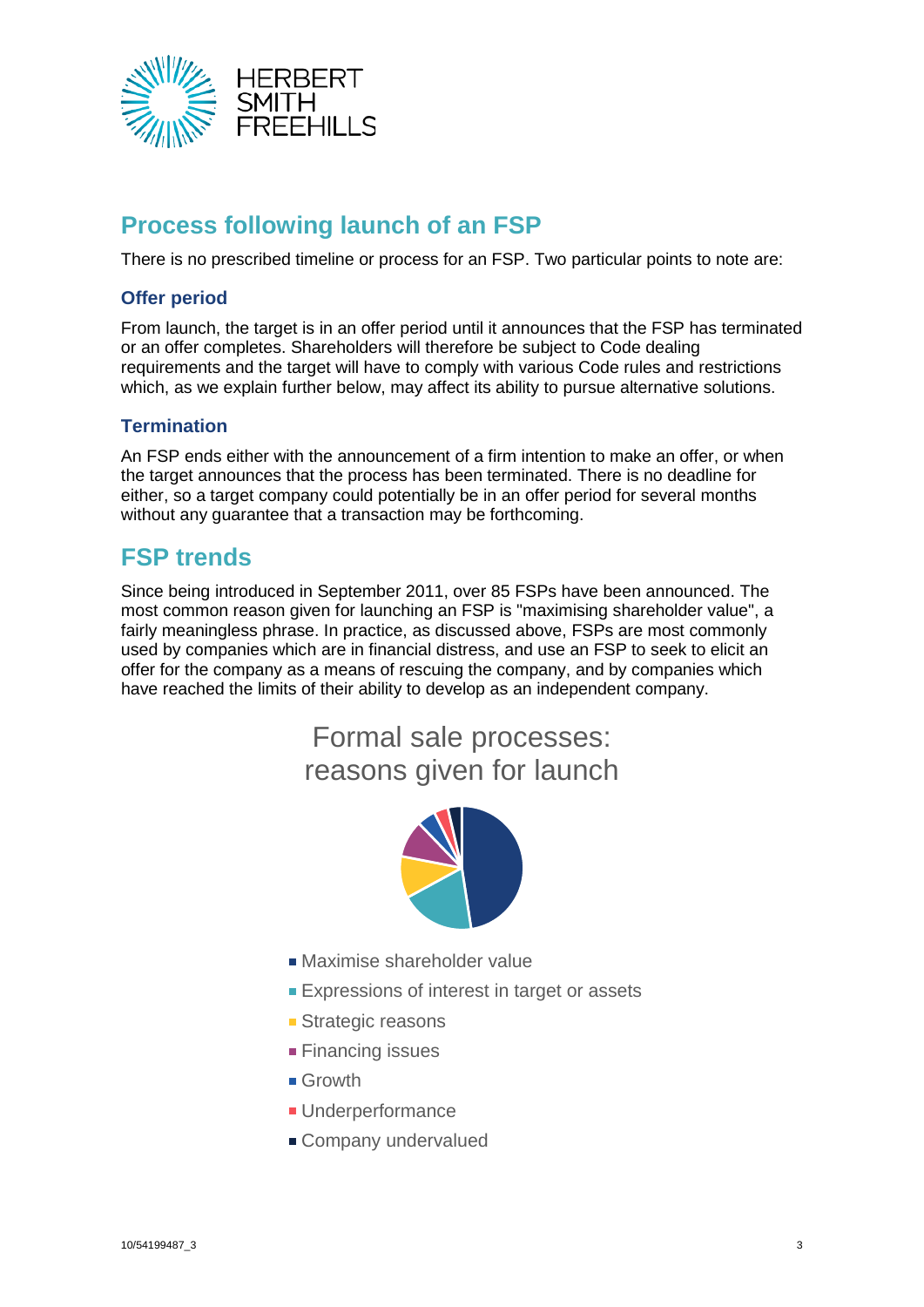

Since being introduced in September 2011 only around 20% of announced FSPs have to date ended with a completed takeover, with around 25% later completing a substantial business or asset sale. A further 20% recapitalised or refinanced.

Nine companies which announced FSPs have since become insolvent.

# **When is an FSP the right choice?**

Deciding whether to launch an FSP is highly subjective, and much depends on the target company's own circumstances and its reasons for undertaking the process.

#### **Companies in financial distress**

The Code dispensations are one of the headline advantages of an FSP for a company in financial distress as they may encourage possible bidders to express an interest and help to foster interest without some of the risks a bidder faces on a conventional takeover. However, set against that is the fact that, if it launches an FSP (as opposed to investigating other options), the company may face certain obstacles.

#### **Advantages of an FSP Potential drawbacks**

**restrict other options**

**Code rules on "frustrating action" may** 

A company in financial distress is likely to want to continue exploring other options in case an offer is not forthcoming, such as asset sales and recapitalisations. Although announcing an

#### **No PUSU deadline**

Removing the PUSU deadline is generally seen as attractive to prospective bidders as it gives them more time to put together a credible bid, undertake due diligence and arrange financing, without the risk of being prematurely named or having to clarify their intentions before they are ready. Whilst a target company can always ask the Panel to extend a PUSU in a conventional bid situation, and it may be in their commercial interests to do so, a bidder has no guarantee that an extension will be given until shortly before the deadline, which creates uncertainty and requires extra time and resources to be spent planning for both scenarios.

### FSP does not limit a company's ability to explore alternatives, the Code prohibits a target, during the course of an offer or if an offer may be imminent, from taking "frustrating action" which may impede a bid or deny shareholders the opportunity to decide on its merits. The implementation of an asset sale or an equity issue could therefore require shareholder approval before they can be implemented. **Publicity around the process**

By making the sale process public from launch, the target and its financial adviser are able to reach the widest possible number of prospective participants and a much larger group than would otherwise be possible.

**Publicity around the process**

Whilst a possible offer that announces but does not proceed is often seen as a successful defence by a target company, an FSP which does not result in a successful transaction often taints the target as having gone through a failed sale process.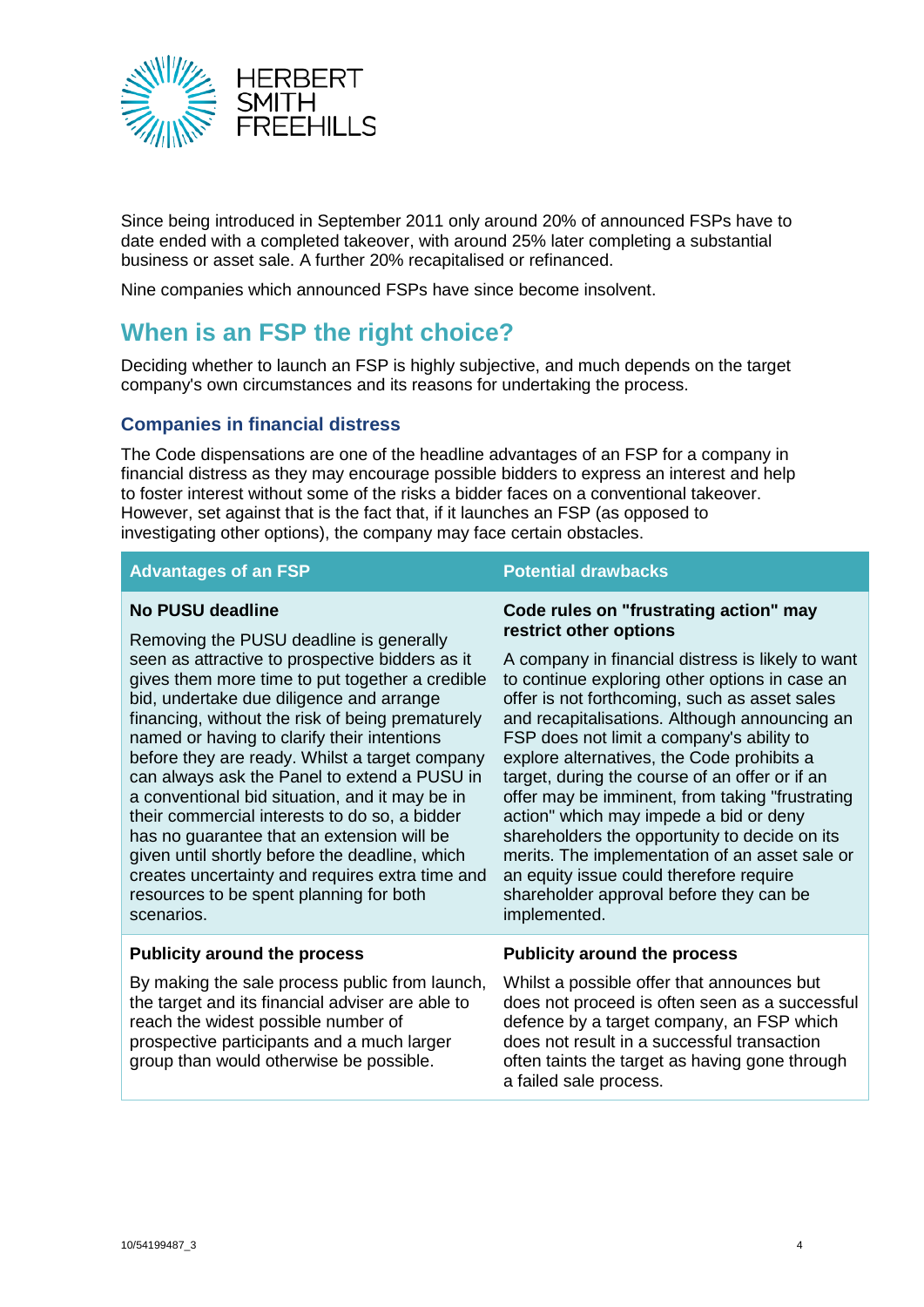

#### **No Rule of Six**

Bidders may also be encouraged that the usual prohibition on extending discussions about a possible bid beyond a very restricted number of people (known as the "Rule of Six") does not apply in an FSP, allowing greater flexibility to consult with possible partners, investors and stakeholders. This is also a significant advantage for the target, allowing it greater freedom and flexibility to explore alternatives and discuss their feasibility with stakeholders than would ordinarily be possible.

#### **Anti-trust and regulatory approval regimes continue to operate**

The target will have to consider whether any regulatory approvals will be required for a change of control as that may well impact the timetable. It will also have to assess if any of the proposals by interested parties carry an increased risk of anti-trust issues. Again, that may affect the transaction timetable and, ultimately, the deliverability of a transaction.

#### **Break fees permitted**

The ability for the target to get permission from the Panel to grant a break fee, which is otherwise prohibited under the Code, is also likely to prove attractive to bidders, although in practice it has only been used on a small number of bids.

#### **FSPs are not a golden bullet**

Although helpful, the dispensations are unlikely to encourage or persuade many more bidders into the process.

#### **Multiple interested parties**

For a target which has received one or more expressions of interest, an FSP offers an opportunity to foster competitive tension among prospective bidders by allowing them a greater degree of anonymity than on a conventional takeover. As discussed above, removing the risk of being prematurely named can encourage bidders to express an interest and they may also find it beneficial to be able to consult with a wider number of stakeholders than would usually be possible on a conventional transaction.

A key attraction for a sought-after target is that an FSP can offer them a greater degree of control over the process before Code timelines apply. The target is also empowered under the Code to impose different conditions of participation on different prospective bidders, putting it in a stronger position to manage and decide between the competing interested parties.

Each of these advantages needs to be balanced against the fact an FSP is a public process and effectively puts a target company "in play". Companies and practitioners have been wary of FSPs in the past, with concerns that launching an FSP signals failure or financial difficulty. Some prospective bidders may use the FSP to make an opportunistic offer and there are examples of targets ending their FSP having only received offers which fundamentally undervalued the company. A failed FSP therefore may be a worse outcome than no FSP at all.

An FSP may provide a number of advantages, but target companies and their advisers should consider carefully if the dispensations offered by the Panel are a sufficient incentive and if the additional publicity is likely to bring forward credible additional bidders to compensate for the possible negative investor and market perception.